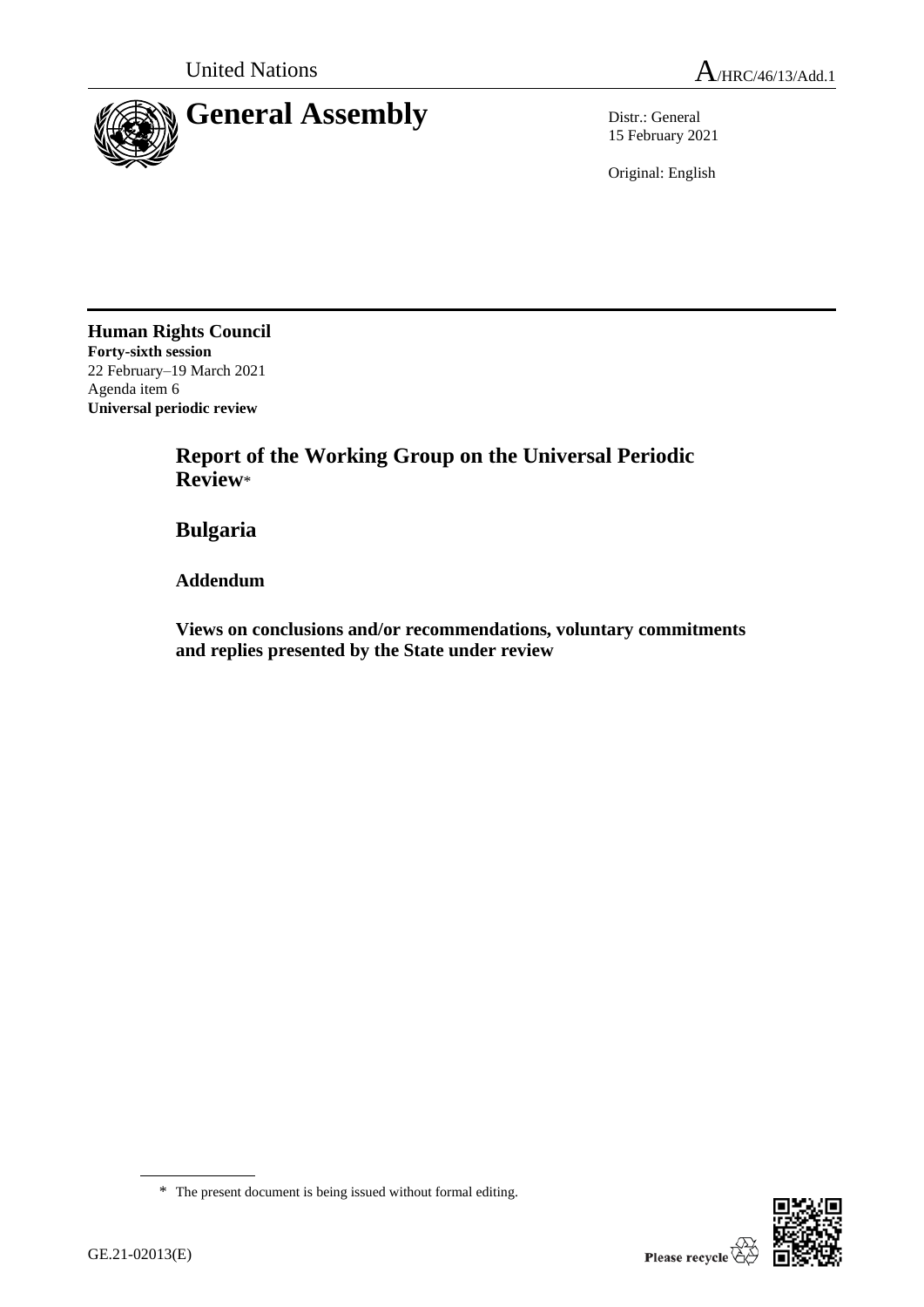## **Response of the Government of Bulgaria on the recommendations addressed within the third cycle of the Universal Periodic Review, 6 November 2020**

1. The Republic of Bulgaria is strongly committed to the Universal Periodic Review process as an indispensable mechanism for the promotion and protection of human rights.

2. Bulgaria thanks all Delegations for their interventions and welcomes the recommendations made during the Third Cycle of its Universal Periodic Review on 6 November 2020.

3. Bulgarian institutions concerned reviewed the recommendations and contributed to the preparation of the present response.

4. The Government of Bulgaria has carefully considered the 233 recommendations received and has clustered its response in three categories:

(a) *Recommendations accepted*, whose wording or intention Bulgaria supports, as well as those it has already implemented;

(b) *Recommendations accepted in part*, whose wording or intention Bulgaria considers in process of implementation or generally approves but can implement in part, either because it does not agree with one part of the recommendation, although it could implement the other part, or because of constitutional or legal obstacles that prevent the full implementation of the recommendation;

(c) *Recommendations noted*, whose wording or intention Bulgaria considers not in a position to implement for legal or constitutional reasons, whose content does not support, or whose claims it rejects.

## **A. Recommendations accepted**

5. The Government of the Republic of Bulgaria **accepts the following recommendations**, with numbers:

Rec. 134.7–134.12, 134.14–134.19, 134.21, 134.23–134.27, 134.29, 134.31–134.36, 134.38–134.43, 134.45–134.47, 134.49–134.51, 134.55, 134.57, 134.63–134.78;

Rec. 134.79 – Bulgaria considers the recommendation in the process of implementation. While a legal framework necessary to the effectively investigate and prosecute persons engaged in high-level corruption is established, efforts for improving its implementation are ongoing;

Rec. 134.80–134.81, 134.83, 134.85–134.89;

Rec. 134.90 – Bulgaria accepts the recommendation under the stipulation that the wording "Adopt policies" is inappropriate. Bulgaria has longstanding traditions and policies to create understanding and tolerance among persons, including those belonging to different religious groups;

Rec. 134.91–134.93 and 134.95–134.117;

Rec. 134.118 – Bulgaria reiterates its commitment to address by targeted measures the complex reasons, leading to child poverty. In this regard, Bulgaria aims at applying an integrated approach by proposing multidisciplinary measures related to education, health services, employment and providing financial support to address the issue;

Rec. 134.119–134.122;

Rec. 134.123–134.131 – The State's policy in the area of healthcare is aimed at constant improvements and creating better conditions as well as ensuring equal access for all Bulgarian citizens to health services, regardless of their sex, age, ethnicity and social affiliation;

Rec. 134.132–134.143;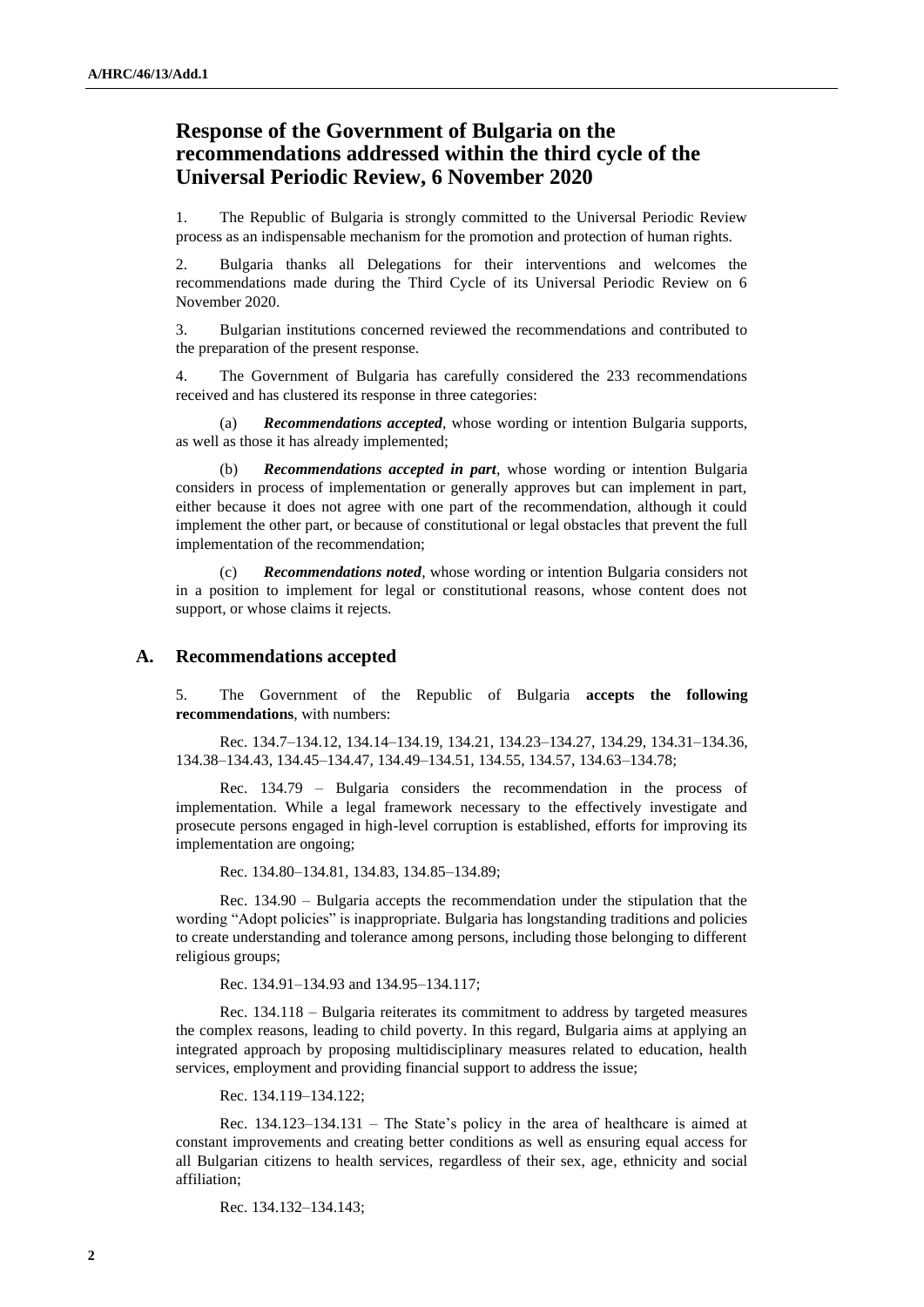Rec. 134.144 – see paragraph 8 below;

Rec. 134.145–134.152, 134.155, 134.157–134.161, 134.163;

Rec. 134.164 – see paragraph 8 below;

Rec. 134.165–134.167;

Rec. 134.168–134.170 – see paragraph 8 below;

Rec. 134.171–134.176 and 134.178–134.180;

Rec. 134.181 – see rec. 134.118;

Rec. 134.183–134.191;

Rec. 134.192 – Like many other countries around the world, Bulgaria has been affected by the coronavirus pandemic with all negative and frightening consequences this disease brought to people. Emergency measures have been imposed to limit the spread of COVID-19 and have been implemented based on the development of the pandemic situation, regardless the ethnic, religion, economic and social status of the people affected;

Rec. 134.194 – As a state party to the Council of Europe Framework Convention for the Protection of National Minorities, Bulgaria fulfils its obligations. Taking into account that there are no national minorities in Bulgaria, the objectives set out in the Convention are implemented through individual exercise of the rights and freedoms protected by the Convention;

Rec. 134.195–134.196 and 134.198–134.206;

Rec. 134.207 – Bulgaria accepts the recommendation with the understanding that no minority group in the country suffers from marginalisation;

Rec. 134.208 – see rec.134.192; Rec. 134.212–134.215, 134.217–134.228; Rec. 134.230–134.231, 134.233.

## **B. Recommendations accepted in part**

6. The Government of the Republic of Bulgaria **accepts in part the following recommendations,** with numbers:

Rec. 134.28 – at present a draft legislation on hate speech, hate crimes and discrimination against religious groups, referred to in the recommendation, is not been considered by the relevant Bulgarian institutions;

Rec. 134.44 – Bulgaria considers this recommendation partially implemented. Hate crimes, including hate speech, are addressed in a special part of the Bulgarian Penal Code, Chapter Three "Crimes against the Rights of Citizens". The Protection against Discrimination Act forbids all forms of direct and indirect discrimination based on 19 definitive grounds; including "sexual orientation" (art. 4) and such acts have been criminalized in the Chapter Three of the Penal Code;

Rec 134.52 – see rec.134.44, see also paragraph 8;

Rec. 134.53 – The Bulgarian legislation provides for investigation, prosecution and criminal responsibility of offences related to racial discrimination, xenophobia and intolerance against all persons, regardless of their background;

Rec. 134.54 – see rec.134.53. The court proceedings in cases of hate crimes, including hate speech, are public unless the court decides otherwise. The Penal Procedural Code does not require courts to make public cases where hate crimes have not been considered in their proceedings;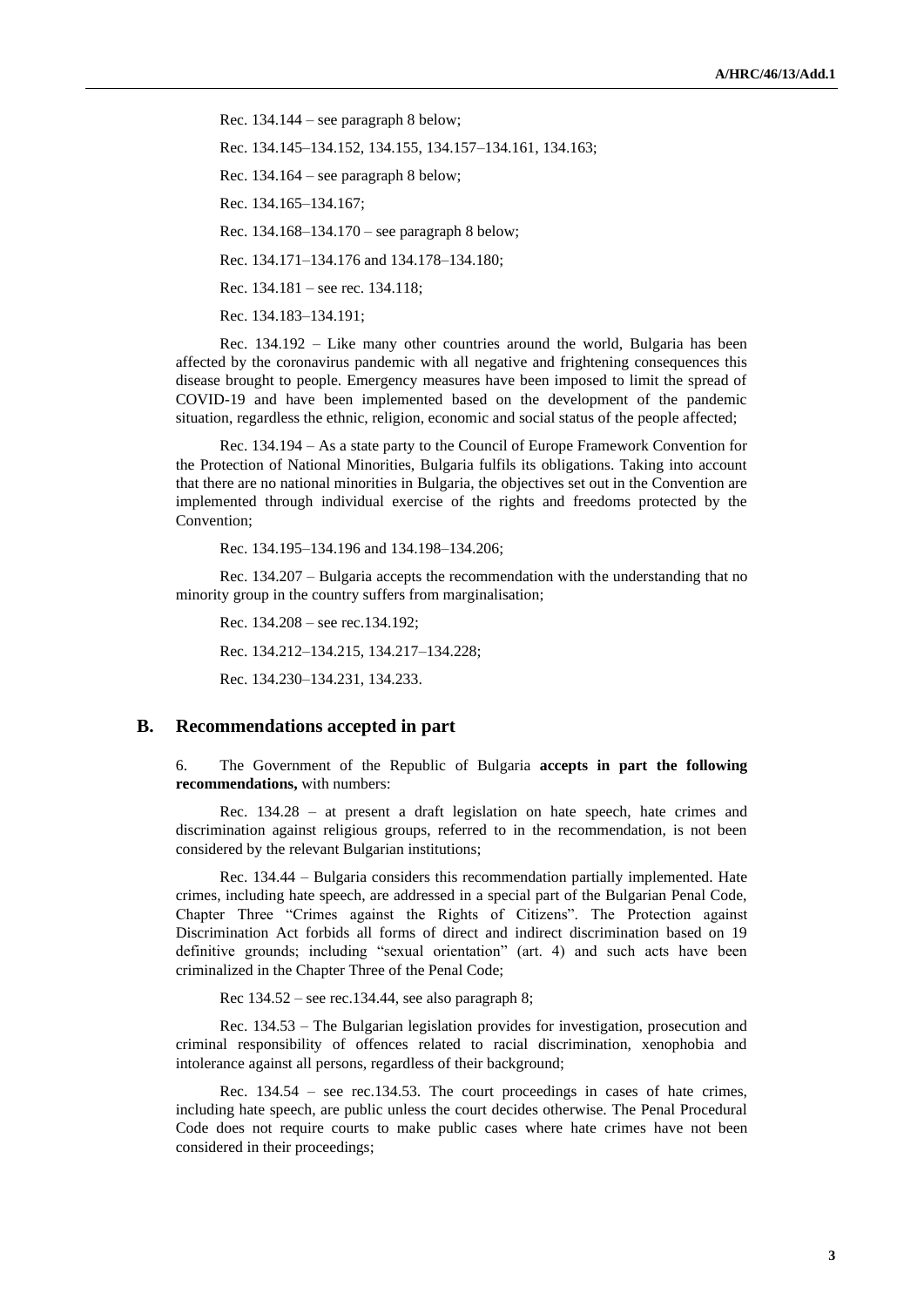Rec. 134.56 – Bulgaria will continue to strengthen legislation, policies and activities aimed at the elimination of discrimination in society, other intolerances and hate speech against minority groups and other groups, see also paragraph 8 below;

Rec. 134.60–134.61 – Bulgaria will continue to step up efforts to address hate crimes, including hate speech and discriminatory conduct based on sexual orientation. See also rec. 134.6, rec.134.44 and paragraph 8 below;

134.82 – Bulgaria considers the recommendation in the process of implementation. Political and legal discourse on further perspectives on the reform of the Supreme Judicial Council is ongoing;

Rec.134.153–134.154, 134.162 and 134.177 – Bulgaria attaches a high priority to the protection against violence against women and girls and domestic violence. A strong national legislation on combatting violence against women and domestic violence was adopted. Efforts continue on enhancing legislation, policies and measures to address evolving challenges. See also rec.134.6 below;

Rec. 134.182 – Article 6(1) of the Family Code stipulates that an exception to the minimum age for entering into matrimony is granted by the court exceptionally, in strictly defined cases that important reasons impose this. At present, Bulgaria has no immediate plans to amend these provisions of the Family Code;

Rec. 134.193 – Bulgaria is a State Party to all the main international human instruments in the field of human rights. All right and freedom are protected under the Constitution and the international obligations of the State. Every person belonging to ethnic or religious group enjoys full human rights protection;

Rec. 134.232 – Bulgaria will continue to strengthen protection measures and provision of basic services for migrants particularly for migrant children. See also rec.134.4–134.5 below.

## **C. Recommendations noted**

7. The Government of the Republic of Bulgaria **notes the following recommendations**, with numbers:

Rec. 134.1–134.3 – The Concept on Penal Policy 2020-2025, adopted on 11 May 2020 by the Government of Bulgaria, does not anticipate ratification of the International Convention for the Protection of All Persons from Enforced Disappearance. However, Bulgaria confirms its commitment to consider ratifying the Optional Protocol to the Convention on the Rights of the Child on a communications procedure in due course;

Rec. 134.4–134.5 – The Bulgarian legislation already guarantees the rights of all workers to the maximal possible extend, regardless of their activity. Fundamental human rights are enshrined in the United Nations Civil and Social Rights Covenants and these rights apply directly to all migrants in Bulgaria. Furthermore, Bulgaria is a State party to the main acts of the International Labour Organisation and is committed to their implementation;

Rec. 134.6 – Pursuant to Constitutional Court's Decision 13/27.07.2018, Bulgaria is not in a position to ratify the Council of Europe's Convention on Preventing and Combatting Violence against Women and Domestic Violence (Istanbul Convention). This does not undermine the state's commitment to combating all forms of violence, including domestic violence;

Rec. 134.13 – Bulgaria strives to the goal of a nuclear weapons free world. Bulgaria believes that this goal can be accomplished gradually, with the engagement of all relevant actors. In the country's view, the Treaty on the Prohibition of Nuclear Weapons does not reflect the increasingly challenging international security environment and is not in conformity with the existing non-proliferation and disarmament architecture;

Rec. 134.20 and Rec. 134.22 – see paragraph 8 below;